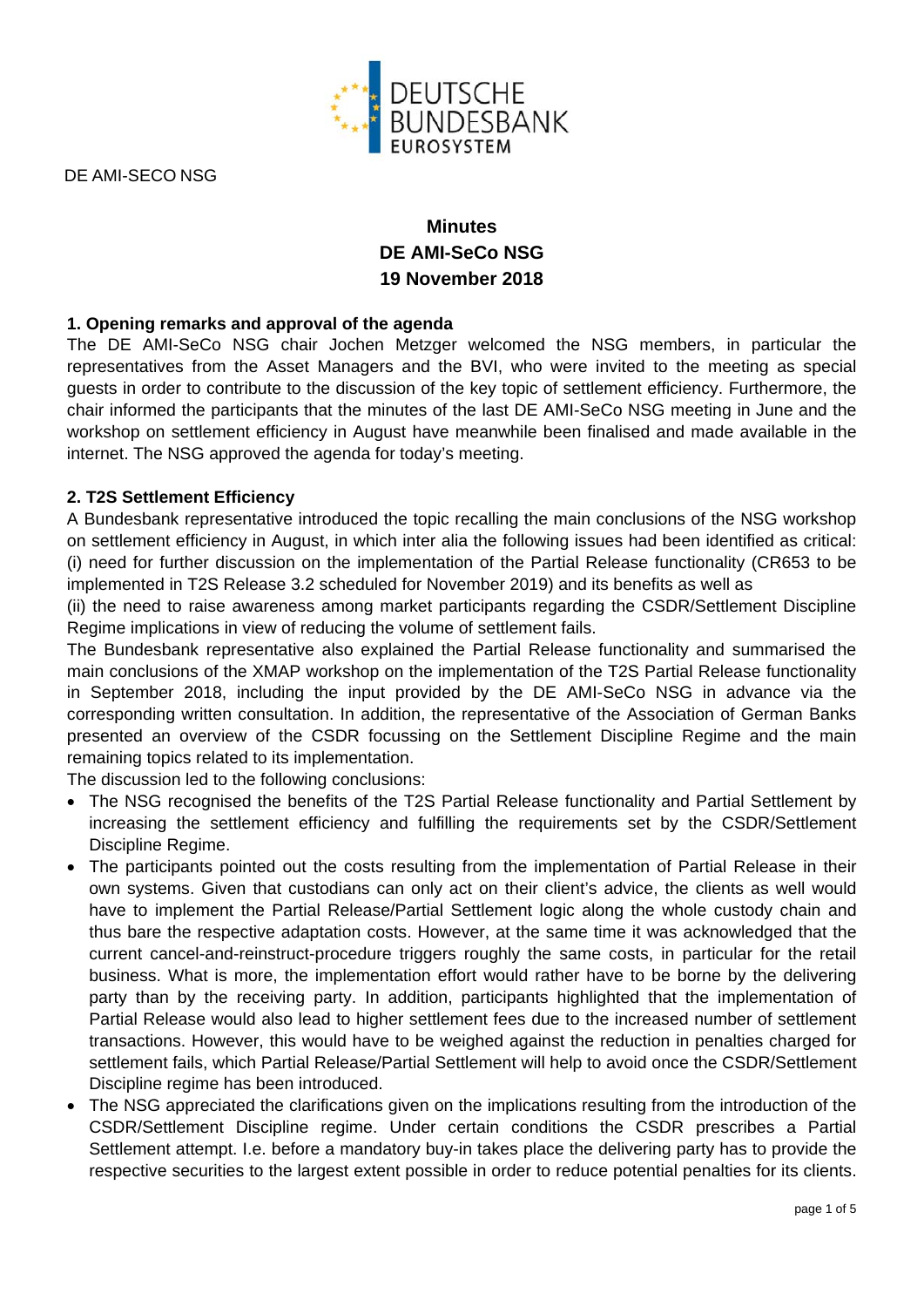The CSDR does however not prescribe how this Partial Settlement attempt shall be technically achieved. In that respect, the T2S Partial Release functionality was considered as very beneficial by the participants. But in order to ensure that the T2S Partial Release functionality can be used efficiently, all market participants need to be aware of its functioning and behave accordingly.

- Under the pre-condition that the German market sticks to the omnibus account model, the NSG deemed it necessary to establish a market practice to ensure that a Partial Release and thus Partial Settlement attempt do not fail due to either the delivering or the receiving party flagging NPAR. The background is that Partial Release would only be possible if both, the delivering and receiving side do not flag NPAR. The NSG considered a German market practice as not sufficient. Given the European dimension of settlement in T2S, a corresponding market practice addressing all T2S markets would be necessary to better cover the adaptation efforts and ensure that benefits are reaped to their full extent.
- In the August NSG workshop on settlement efficiency participants felt that in particular the buy-side would be hesitant to accept Partial Settlement. Against that background representatives from the Asset Managers have been invited to the NSG meeting. The attending Asset Managers did not confirm the perception of the NSG workshop. They argued that the reason for flagging NPAR in the past was mainly the lack of awareness and knowledge. Although increased settlement fees and reconciliation efforts due to increased number of transactions were considered as a disadvantage, the Asset Managers present did not see any reason for rejecting Partial Release/Partial Settlement.
- In view of the implementation of the T2S Partial Release functionality participants emphasized that also the work on adapting the relevant messages via the SMPG would have to be started to ensure their availability by November 2019 (implementation of CR653). In addition, also the contracts between custodians/intermediaries in the custody chain and their clients would have to be reviewed in order to cater for the possibility to settle partially/accept partial settlement.

### **3. Reporting and debriefing from T2S Steering Level**

The chairman debriefed the NSG on issues occurred at MIB-level and other major developments in the T2S-area. In particular, he informed about the migration of the Danish Krona as first foreign currency in T2S. In October 2018 also the French CSD ID2S and the Central Bank of Ireland migrated to T2S and VP Lux was closed end of 2018. He also reported on changes in the T2S Governance (i.e. merging of PMG and RMSG, the change of ISSG to Security Management Group (SMG) as well as the fact that CRG and PMG remain unchanged but administration related synergies will be explored). Finally, he referred to the publication of the T2S Financial Statements for the year 2017 on the ECB's website and reminded of the T2S price adjustment as of January 2019.

The Clearstream representative comprehensively debriefed the NSG on key issues discussed at CSGlevel. She provided an update on the CSDR related T2S Change Requests and informed about the letter of the CSDR TF to ESMA on the rationale for implementing the T2S penalty mechanism only in November 2020, i.e. two months later than the entry into force of the CSDR Settlement Discipline. In addition, she reported on the CSG's reaction to the introduction of an ISO message freeze period in T2S between November 2020 and November 2023 to support the T2/T2S consolidation and ECMS projects. As a consequence market participants would have to support two versions of the ISO20022 standard during the freeze period, in case they implement the ISO Maintenance Releases for their messaging outside T2S. She emphasised that this freeze should be clearly understood as an exception not to be repeated in the future. A Bundesbank representative confirmed the one-off nature of this exercise. He also explained that by the time when implementing the ISO Maintenance Releases 2012 to 2017 (i.e. in T2S Release R3.0 in June 2019) and the ISO Maintenance Release 2019 (i.e. in T2S Release R4.2 in November 2020) all messages will be up-to-date and that presently no major ISO changes are expected for the ISO Maintenance Releases to be implemented after the freeze period. Apart from that, in case of need ad-hoc exceptions could be made during that period to meet participants' needs. After the freeze, the T2S minor release in November each year will introduce the upgrade to the most recent ISO Maintenance Release. The Bundesbank representative also referred to a confirmation of ESMA that the ISO freeze is compliant with CSDR requirements set out on communication procedures. Finally, an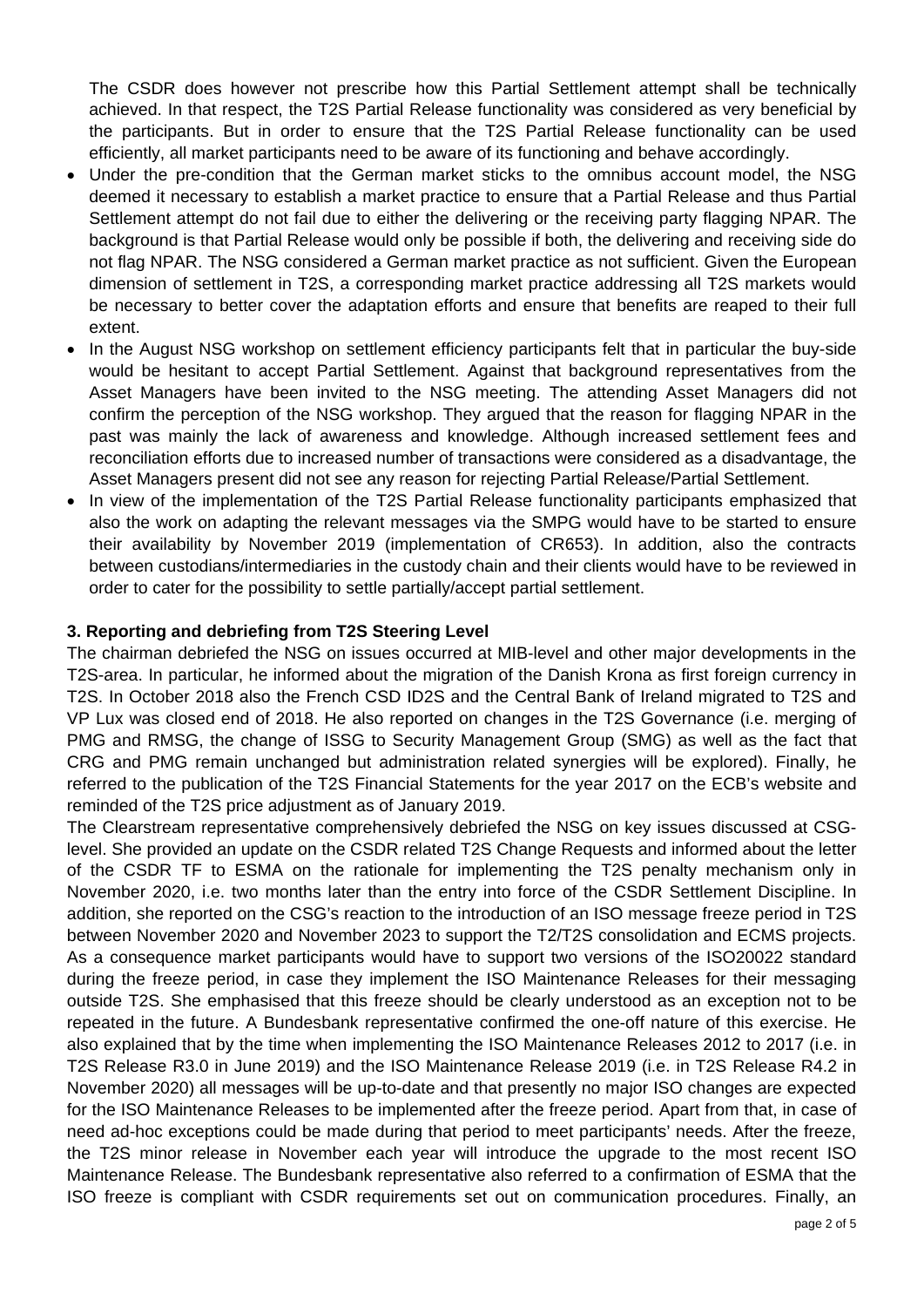update was provided on the Eurosystem initiative regarding the European Distribution of Debt Instruments (EDDI), which aims at facilitating a centralised issuance and distribution service for European debt securities.

### **4. Review of AMIs functioning**

A Bundesbank representative reported that according to AMI-Pay and AMI-SeCo mandates their set-up and the outcome of their work should be evaluated after two years of functioning. Therefore, an assessment of the AMI functioning was made in the light of the experience gained since the first meetings in February/March 2017. In view of the Eurosystem proposal prepared for the joint AMI-Pay/AMI-SeCo meeting in November to reduce the regular AMI-Pay/AMI-SeCo meetings to two meetings p.a. (including one joint session), the participants discussed the frequency of future NSG meetings. The NSG concluded that ideally the number of three regular meetings p.a. should be maintained, even if the number of AMI-Pay/AMI-SeCo meetings would be reduced. In addition, ad-hoc workshops on specific topics involving the relevant experts from the institutions represented in the NSG should be organised, e.g. on Collateral Management Harmonisation or joint workshops with the AK ZVS (German AMI-Pay NSG) concerning topics related to the T2/T2S consolidation project.

## **5. Status update on the T2/T2S consolidation and ECMS projects**

- Bundesbank's Level 2 TCCG-member provided an update on the progress of the T2/T2S consolidation project. She reported on the drafting progress with regard to the Business Description Document (BDD) as well as the User Detailed Functional Specifications (UDFS) and mentioned that the BDD V1.0 was also available in German on the Bundesbank website. Moreover, she informed about the agreement on key milestones for banks, which were developed in order to monitor the readiness of the user community, thus ensuring a successful big-bang migration. In that respect, she invited all NSG members to start their internal projects and preparations for the T2/T2S consolidation sufficiently in advance. Furthermore, the Bundesbank representative explained the concept of necessary and optional changes in T2S (and TIPS) resulting from the T2/T2S consolidation project. She also gave an overview on the topics identified so far to adapt T2S to the T2/T2S consolidation and outlined the intended drafting process for those Change Requests (CRs). In view of the strong interdependencies the Bundesbank representative emphasized the importance of a close cooperation between the cash and securities side within each institution, within each national market and also at the European level. Against that background she proposed to hold a joint workshop of the DE AMI-SeCo NSG and the AK ZVS to raise the market's awareness of the (optional) CR topics with the aim to get a common view on the need of the German market to potentially raise/support the optional CRs. The NSG welcomed the proposal and agreed to organise such a workshop in the beginning of Q1 2019.<sup>1</sup> Finally, the Bundesbank representative debriefed the NSG on the intended timing of the Network Service Provider Selection Procedure.
- A Bundesbank representative also briefly updated the NSG on the progress of the ECMS project, in particular on the drafting process for the UDFS.

### **6. Issues around T2S**

### **6.1 T2S in operations**

 $\overline{a}$ 

A Bundesbank representative gave a short overview on the T2S settlement statistics mentioning that the latest figures do not show any unusual developments. Due to timing constraints the report on the achievements regarding optimisation and automation in T2S was postponed to the next NSG meeting.

 $1$  In the TCCG in December 2018 it was meanwhile discussed/ agreed that the optional CRs "CR for liquidity transfers from T2S (and TIPS) to other services" and "CR for making optional the T2S end of day cash sweep" will be drafted by the ECB while the "CR for rule-based liquidity transfers from/to a T2S DCA" was rejected. The "CR for the shift of the T2S maintenance window" was put on hold until discussions on potential changes in the RTGS business schedule would have been concluded. Thus, no decision needs to be made whether or not to raise those CRs. Therefore, the intended joint workshop will be organised once the draft CRs are available (most likely end Q1 2019) to discuss the CRs and develop a common view of the German market.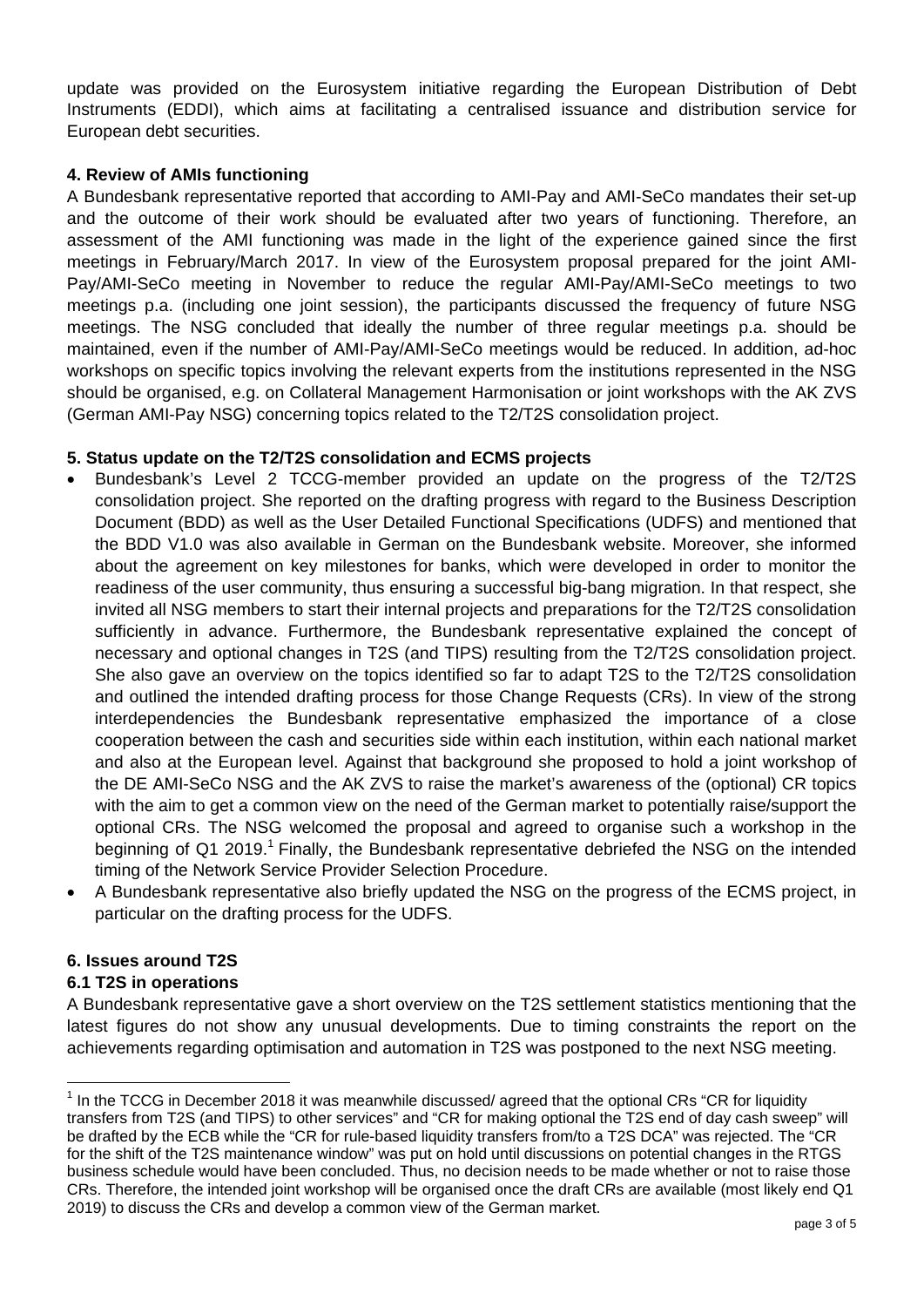# **6.2 Technical issues: Update on CRG activities**

A Bundesbank representative provided the regular status update on all ongoing activities at CRG level. This included an update on the forthcoming T2S releases as well as information on this year's CRG ranking process for CRs. Moreover, an overview has been provided on new CRs, which had been raised since the last NSG meeting. Based on the enquiry by one NSG member, the Bundesbank representative confirmed to elaborate on the content of the new CRs in more detail in the next NSG meeting. Moreover, a status update on the remaining open T2S CRs raised by the NSG will be provided in the next NSG meeting. In addition, a status update was provided on CR444 (User authentication without USBtoken/SmartCard for GUI-access), which had been raised by the German T2S NUG. While T2S CR444 will formally continue to exist, the implementation of the currently envisaged tamper-proof Hardware Secure Module (HSM) based solution will be carried out in the context of implementing the Eurosystem Single Market Infrastructure (ESMIG) currently scheduled for T2S for mid-2022. In that respect, one NSG member asked to give extra consideration to the definition of up-to-date encryption related requirements when specifying the technical requirements for ESMIG/ the Network Services Providers (NSP). $<sup>2</sup>$  Finally, a NSG member made the NSG aware of a CR, which was raised only recently and aims</sup> at maximising settlement at DvP-cut-off (CR689). $^3$ 

### **6.3 T2S Volumes**

A Bundesbank representative briefly informed about the interim reporting prepared for the AMI-SeCo on the opportunities to increase T2S volumes following the AMI-SeCo workshop on T2S volumes in June 2018.

## **7. Issues related to AMI-SeCo post-trade harmonisation work**

- A Bundesbank representative briefly informed the NSG about the latest stance regarding the future handling of coupon proceeds in triparty services, on which the NSG had been consulted in August 2018. He also debriefed the NSG on the work conducted by the CMH TF since the last NSG meeting, including planning aspects and the start of the preparations of a CMH monitoring framework similar to what had been implemented for T2S. However, the main topic of discussion was the draft letter of intent of the DE AMI-SeCo NSG regarding the implementation of the collateral management harmonisation standards. The NSG agreed to amend the draft letter of intent by the following aspects:
	- While acknowledging that ECMS communication will be solely based on ISO 20022, the DE AMI-SeCo NSG does not commit to simultaneously change all other communication in the market related to the respective harmonisation areas. Instead, a co-existence period of ISO15022 and ISO20022 for 5-8 years after the ECMS go-live (i.e. November 2022) should be introduced. During that period only communication with ECMS would be based on the ISO20022 standard. For other activities and for those actors not directly connected to ECMS the opportunity to communicate in ISO15022 (e.g. communication of CSDs and TPAs with their counterparties and CSD participants with their clients) should remain.
	- The DE AMI-SeCo NSG deemed the scope of the envisaged harmonisation standards and monitoring approach as not wide-stretched enough. While so far the focus of the CMH-TF was on Eurosystem eligible debt instruments handled by the ECMS, also for Eurosystem non-eligible debt instruments and equities handled by other infrastructures than the ECMS, harmonisation and respective monitoring activities need to be prepared. Regardless of whether Eurosystem eligible or

 $\frac{1}{2}$  Meanwhile the NSP tender documentation, including the technical requirements has been prepared. The encryption related requirements can be considered as "best practice" and are defined as minimum requirements, thus offering the NSPs the possibility for upgrades.

<sup>3</sup> Link to CR689: https://www.ecb.europa.eu/paym/target/t2s/governance/pdf/crg/ecb.targetseccrg181025\_T2S-0689-SYS.en.pdf?fd6880956cfd58c74e3d484c1cf69763